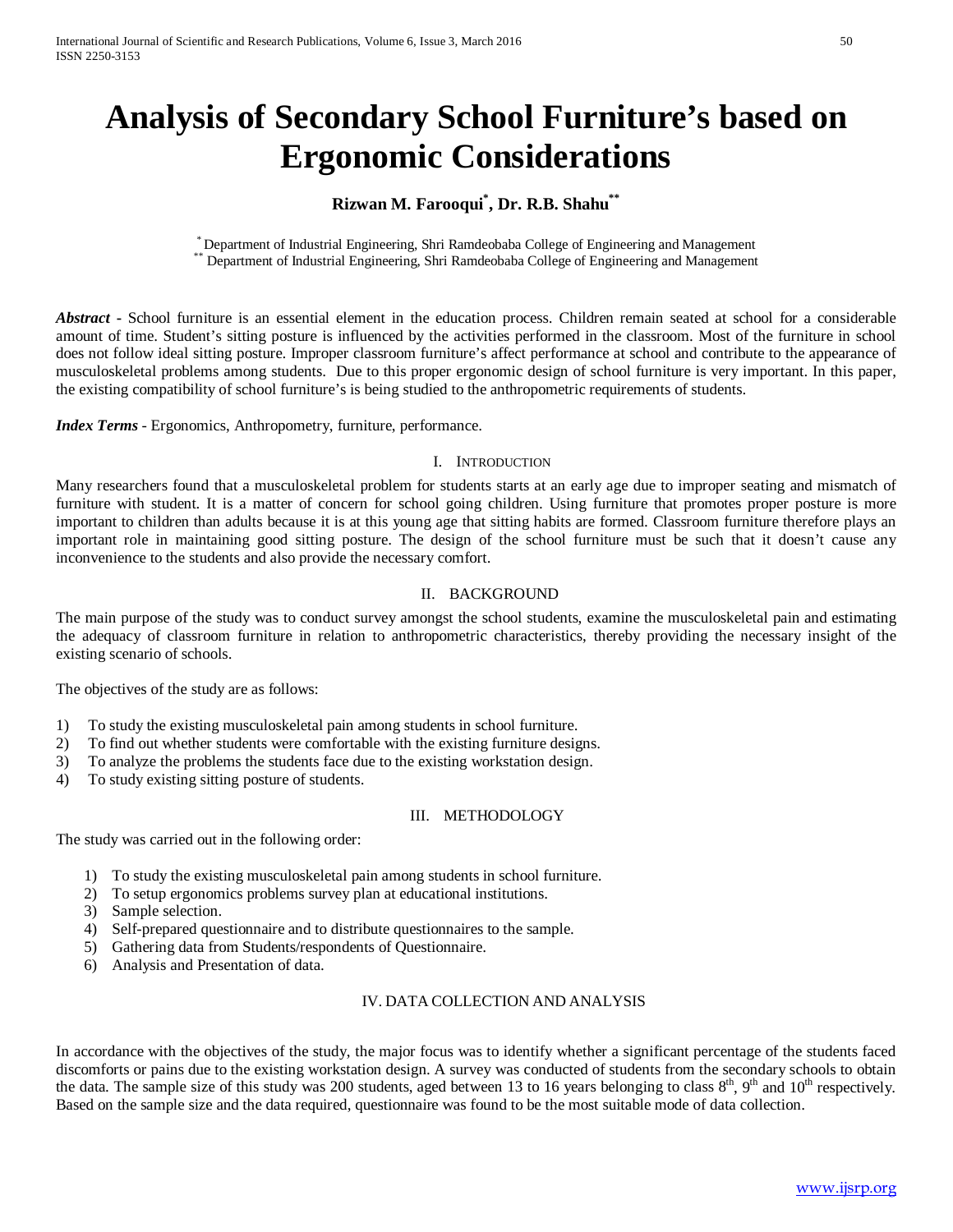International Journal of Scientific and Research Publications, Volume 6, Issue 3, March 2016 51 ISSN 2250-3153

## *A. Data Collection*

As the respondents of this questionnaire were students aged between 13 to 16 respectively, the questions were framed in an easily understandable manner with simple Yes or No response. Further clarification and assistance was provided to the students in case of any doubts. The questionnaire used in this study is given below and includes the following categories.

- A. Musculoskeletal Disorders (MSDs)
- B. Nature of Work
- C. Workstation Ergonomic Hazard Analysis

# Questionnaire

## QUESTIONNAIRE TO HELP ASCERTAIN CAUSE OF WORK RELATED MUSCULOSKELETAL DISORDERS

| Name:           |  |
|-----------------|--|
| Age:            |  |
| Gender:         |  |
| Name of school: |  |
| Class:          |  |

# Instruction: Tick  $(\sqrt{})$  to which ever you think is your opinion.

| A.               | MUSCULOSKELETAL DISORDERS (MSDs)                               | <b>YES</b> | $\overline{NO}$ |
|------------------|----------------------------------------------------------------|------------|-----------------|
| 1.               | Have you ever had pain or discomfort in your :-                |            |                 |
|                  | Neck                                                           |            |                 |
|                  | <b>Upper back</b>                                              |            |                 |
|                  | Lower back                                                     |            |                 |
|                  | <b>Shoulders</b>                                               |            |                 |
|                  | Elbows                                                         |            |                 |
|                  | Wrists/Hands                                                   |            |                 |
|                  | Hips/Thighs                                                    |            |                 |
|                  | Knees                                                          |            |                 |
|                  | Ankles/Feet                                                    |            |                 |
| $\overline{2}$ . | When did you first notice the pain or discomfort:-             |            |                 |
|                  | Recently?                                                      |            |                 |
|                  | Months ago?                                                    |            |                 |
| $\overline{3}$ . | Have you had this pain or discomfort in the last 7 days?       |            |                 |
| 4.               | Do you think pains are related to the school furniture design? |            |                 |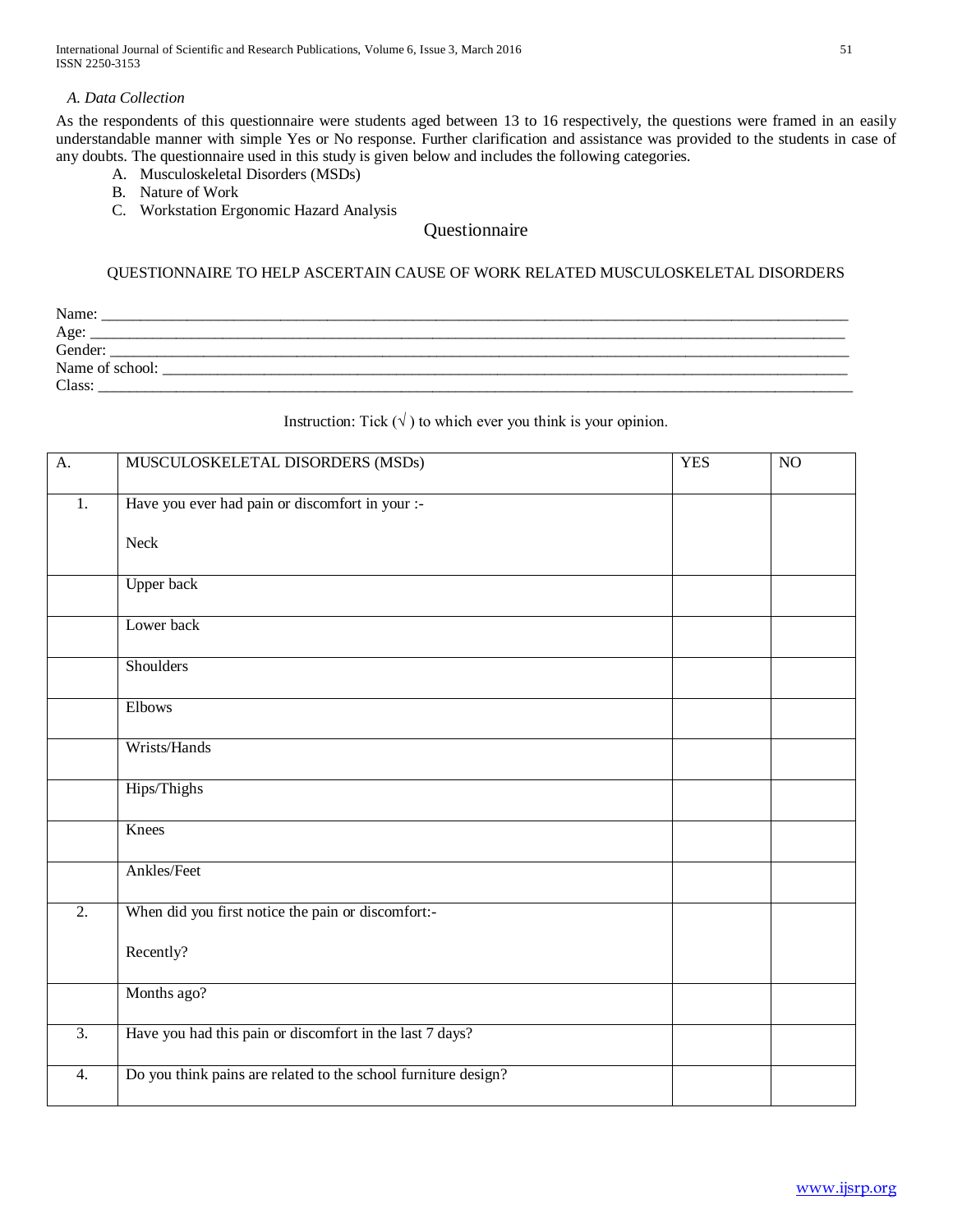| В. | <b>NATURE OF WORK</b>                                         | <b>YES</b> | N <sub>O</sub> |
|----|---------------------------------------------------------------|------------|----------------|
|    |                                                               |            |                |
| ī. | Do you feel fatigue during class work?                        |            |                |
| 2. | Do you sit constantly on the bench for long duration?         |            |                |
| 3. | Do you stress on any one joint or muscle more than any other? |            |                |

| C.                | WORKSTATION ERGONOMIC HAZARD ANALYSIS                                                   | <b>YES</b> | NO |
|-------------------|-----------------------------------------------------------------------------------------|------------|----|
| 1.                | Do you feel comfortable using the existing furniture setup?                             |            |    |
| 2.                | Has the present furniture setup caused any injury to you?                               |            |    |
| 3.                | Is the height of the bench & desk adjustable?                                           |            |    |
| 4.                | Can the bench & desk be tilted or angled?                                               |            |    |
| 5.                | Is the surface of the table uneven with sharp edges?                                    |            |    |
| 6.                | Are hands and arms free from pressure from sharp edges on bench & desk?                 |            |    |
| 7.                | Are your thighs parallel to the floor?                                                  |            |    |
| 8.                | Is the front edge of the seat rounded to avoid pressure on the underside of the thighs? |            |    |
| 9.                | Does the bench have a stiff backrest?                                                   |            |    |
| 10.               | Does the existing seat pan allow your lower back to contact the backrest?               |            |    |
| 11.               | Does the backrest support your entire back including the lumbar (lower back) region?    |            |    |
| $\overline{12}$ . | Does the bench have arm-rest?                                                           |            |    |
| 13.               | Does your feet rest flat on the floor while sitting?                                    |            |    |
| 14.               | When sitting on bench, are your upper legs parallel with the floor?                     |            |    |
| $\overline{15}$ . | Are your legs are at right angles while sitting?                                        |            |    |
| $\overline{16}$ . | Are metal parts of bench corrosion resistant?                                           |            |    |
| 17.               | Is the bench stable in all reasonable postures?                                         |            |    |
| 18.               | Does the bench allow comfortable hand or body motions?                                  |            |    |

*This questionnaire will be used in gathering data for the purpose of M.Tech project by Industrial Engineering student. The project aims to identify the causes behind musculoskeletal disorders amongst school students. Your participation completing the questionnaire will highly be appreciated.*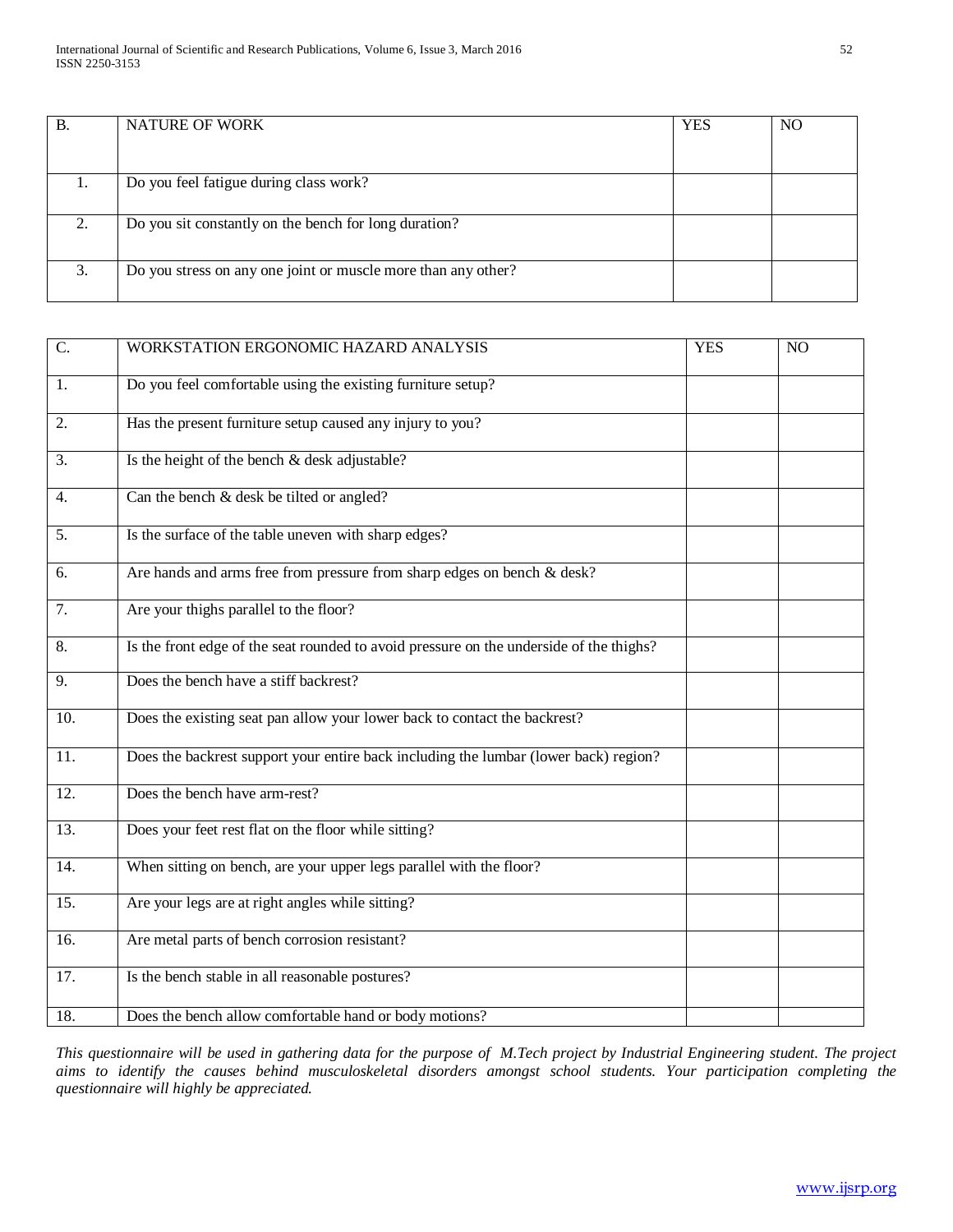International Journal of Scientific and Research Publications, Volume 6, Issue 3, March 2016 53 ISSN 2250-3153

## *B. Data Analysis*

Response of questionnaire were collected, tabulated and represented graphically with the help of Microsoft Excel. Each questions percentages of Yes and No's of population are then tabulated and through chart it is been represented graphically.



Figure 1.A**:** Representation of Percentage Response – Have you ever had pain or discomfort in yours?



![](_page_3_Figure_6.jpeg)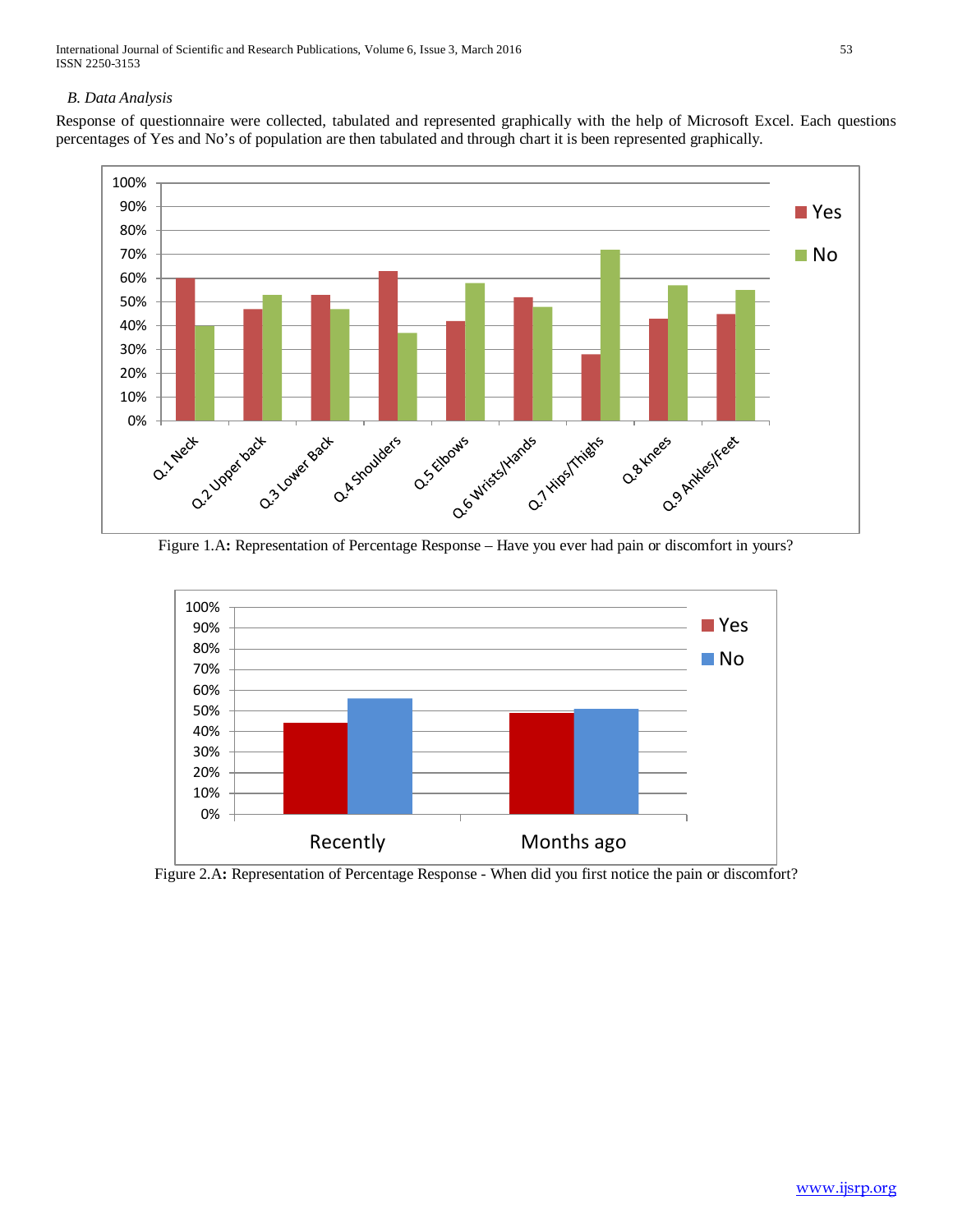![](_page_4_Figure_1.jpeg)

Figure 3.A: Representation of Percentage Response - Have you had this pain or discomfort in the last 7 days?

![](_page_4_Figure_3.jpeg)

Figure 4.A: Representation of Percentage Response - Do you think pains are related to the school furniture design?

![](_page_4_Figure_5.jpeg)

Figure 5.B**:** Representation of Percentage Response of Nature of work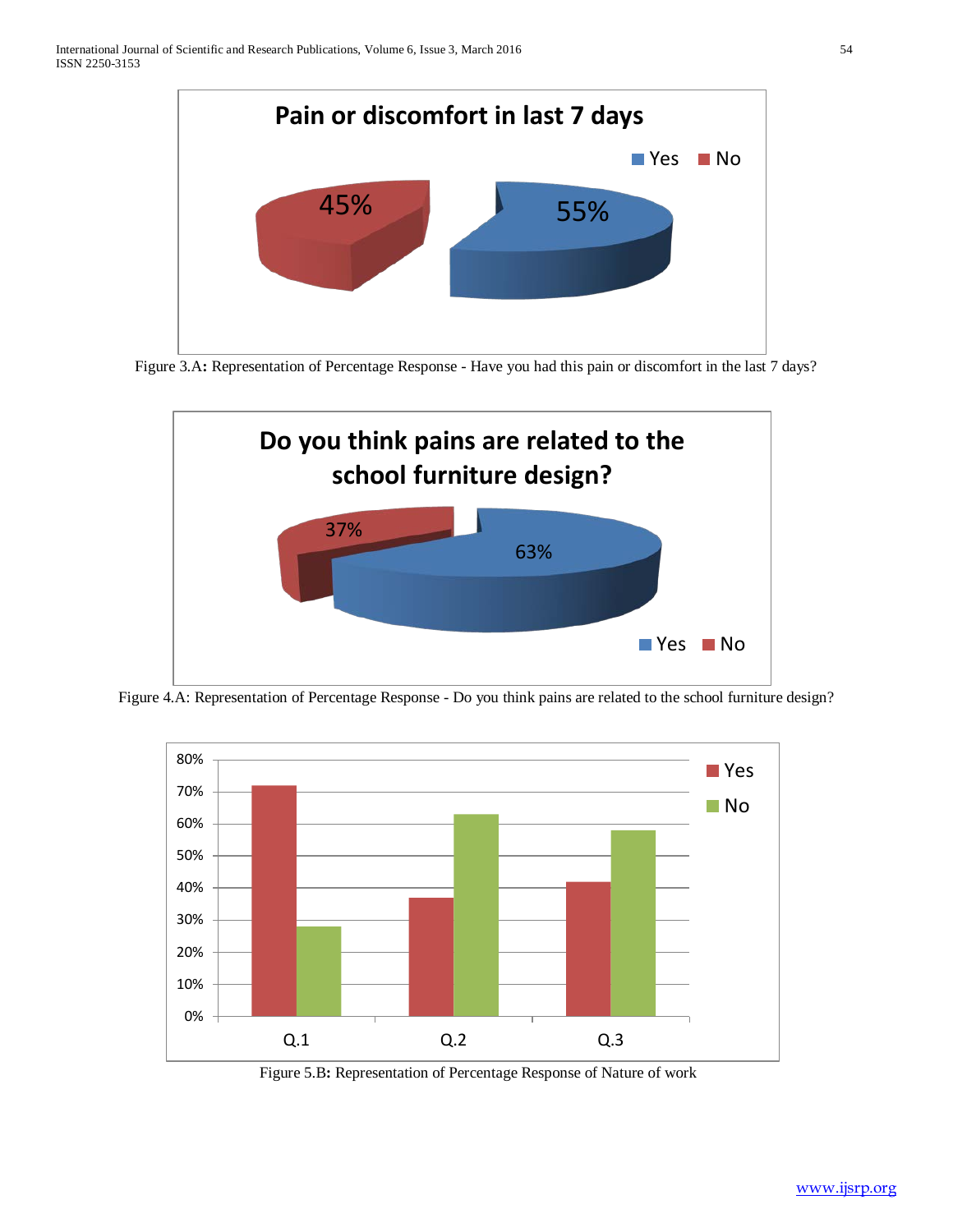![](_page_5_Figure_1.jpeg)

Figure 6.C: Representation of Percentage Response of Workstation Ergonomic Hazard Analysis

#### V. RESULTS AND DISCUSSION

Based on the responses obtained for musculoskeletal disorders, it is observed that the discomfort or pain in students was prominent in the neck and shoulders respectively, whereas the students indicated that the pain in thighs was not prominent. Majority of the students stated that their discomfort was first noticed recently. In total, 63% of students believed that their pains are related to the school furniture design. Around 72% of students experienced fatigue during class work. 71% of students don't feel comfortable while using existing furniture setup. 62% of students reported injuries due to existing setup. 75% and 84% of students stated that their existing school furniture does not have proper back-rest and arm-rest respectively. From the responses obtained it has been observed that the existing furniture design has many short-comings. Thus scope for improvement in the existing school furniture's is present.

#### **REFERENCES**

- [1] Syed Asif, Qutubuddin S M and Hebbal S S (2012) 'Anthropometric Analysis of Classroom Furniture Used in Colleges', International Journal of Engineering Research and Development, Volume 3, Issue 10, pp. 01-07.
- [2] S. O. Ismaila, A. I. Musa, S. B. Adejuyigbe and O. D. Akinyemi (2013) 'Anthropometric design of furniture for use in tertiary institutions in Abeokuta, southwestern Nigeria', Engineering Review, Vol. 33, Issue 3, pp. 179-192.
- [3] Georgia Panagiotopoulou, Kosmas Christoulas, Anthoula Papanckolaou and Konstantinos Mandroukas (2004) 'Classroom furniture dimensions and anthropometric measures in primary school', Applied Ergonomics 35, pp. 121–128.